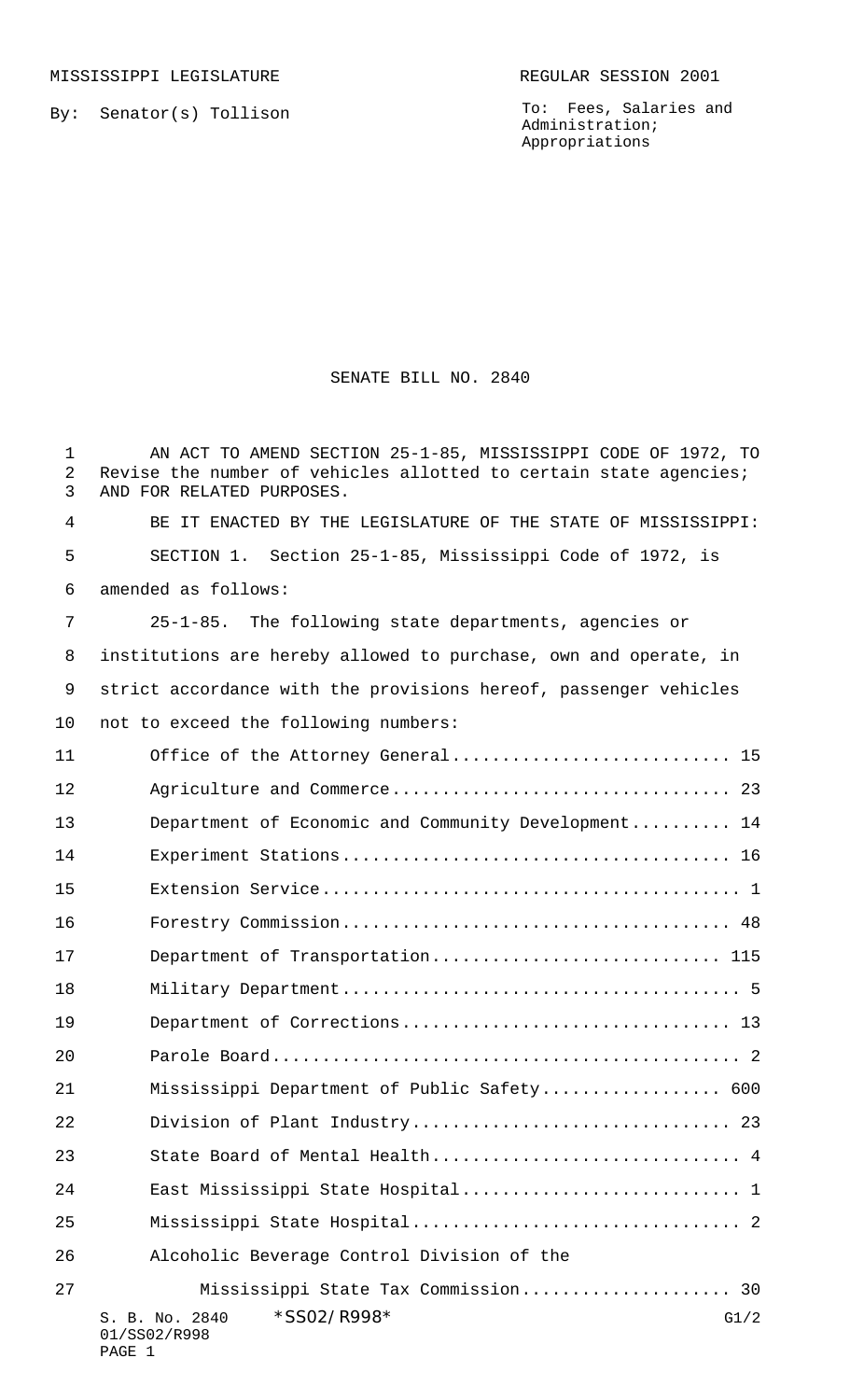| 28 | Soil and Water Conservation Commission 5                |
|----|---------------------------------------------------------|
| 29 |                                                         |
| 30 | North Mississippi Retardation Center 1                  |
| 31 | South Mississippi Retardation Center 1                  |
| 32 |                                                         |
| 33 |                                                         |
| 34 | Each institution of higher learning, for police         |
| 35 | purposes, except that the University of                 |
| 36 | Southern Mississippi may have 6 and any                 |
| 37 | other institution with more than 6,000                  |
| 38 |                                                         |
| 39 | Wildlife, Fisheries and Parks 60                        |
| 40 | Surplus Property Procurement Commission 4               |
| 41 | State Tax Commission-station wagons 2                   |
| 42 | State Tax Commission-automobiles 6                      |
| 43 | Mississippi Gaming Commission 60                        |
| 44 | Department of Environmental Quality 12                  |
| 45 | Pearl River Valley Water Supply District 7              |
| 46 | Pearl River Basin Development District 2                |
| 47 | Pat Harrison Waterway District 1                        |
| 48 | Department of Transportation -                          |
| 49 | Office of State Aid Road Construction 10                |
| 50 | Tennessee-Tombigbee Waterway Development Authority 2    |
| 51 |                                                         |
| 52 | State Civil Defense Office (including                   |
| 53 | communications vehicle)  4                              |
| 54 |                                                         |
| 55 | Mississippi State Port Authority at Gulfport 6          |
| 56 |                                                         |
| 57 |                                                         |
| 58 | Yellow Creek State Inland Port Authority 1              |
| 59 | Boat and Water Safety Commission 2                      |
| 60 | Department of Archives and History 2                    |
|    | *SS02/R998*<br>S. B. No. 2840<br>01/SS02/R998<br>PAGE 2 |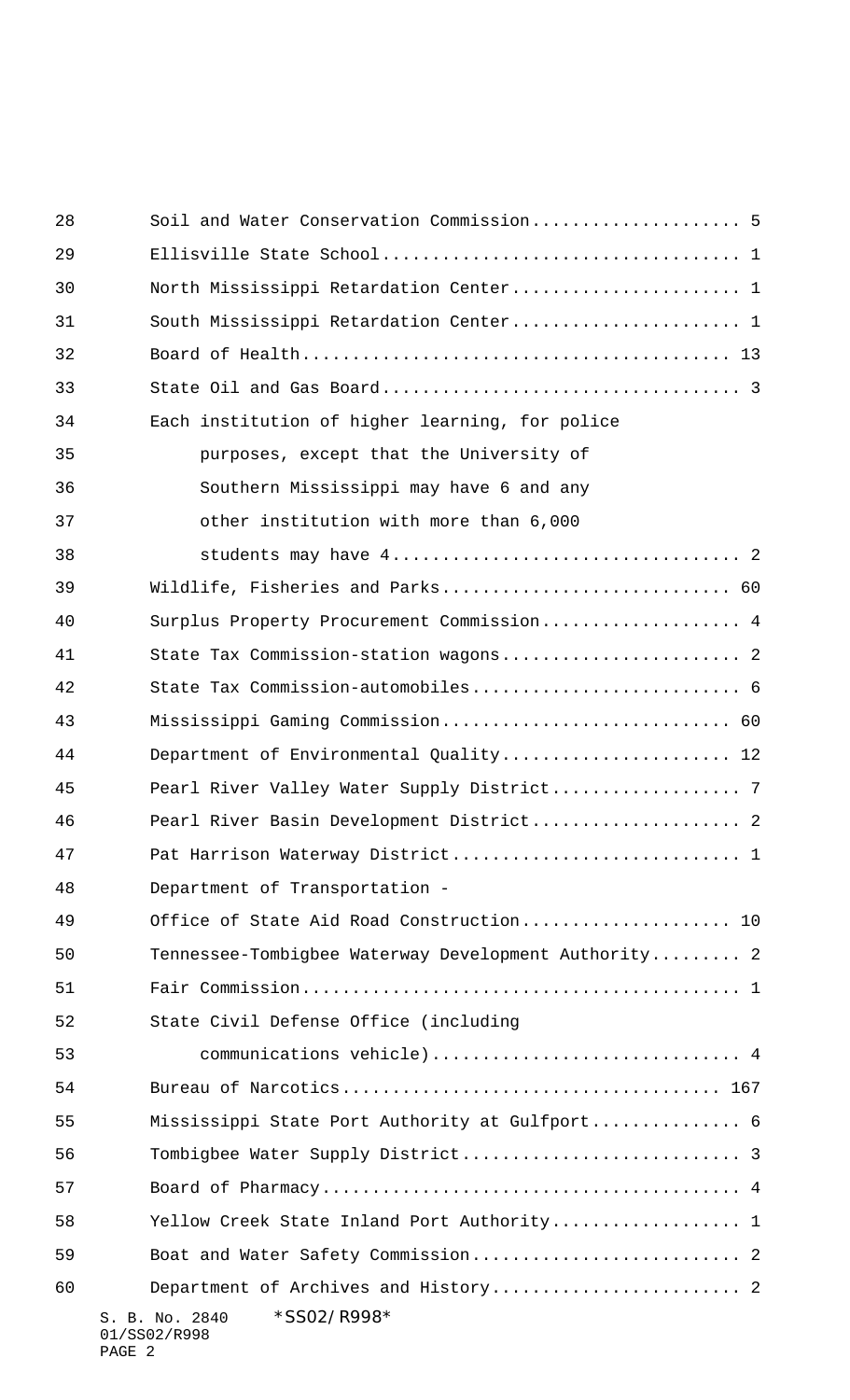| 61 | State Fire Fighters Academy (station wagon) 1       |
|----|-----------------------------------------------------|
| 62 | Office of Capitol Facilities - Capitol Police 5     |
| 63 | Office of Building, Grounds and Real Property 1     |
| 64 | State Veterans Affairs Board 15                     |
| 65 |                                                     |
| 66 |                                                     |
| 67 |                                                     |
| 68 | Certified Development Company of Mississippi, Inc 1 |
| 69 |                                                     |
| 70 | Mississippi Public Employees' Retirement System 4   |
| 71 | Mississippi Public Service Commission 42            |
| 72 |                                                     |
| 73 | Department of Rehabilitation Services 4             |
| 74 |                                                     |
| 75 | Mississippi Library Commission - station wagons 5   |
| 76 |                                                     |
| 77 |                                                     |
| 78 |                                                     |
| 79 |                                                     |
| 80 |                                                     |
| 81 |                                                     |
| 82 | Division of Medicaid, Office of the Governor 3      |
| 83 | Department of Marine Resources 10                   |
| 84 | Central Mississippi Residential Center 1            |
| 85 | Juvenile Rehabilitation Center 1                    |
| 86 |                                                     |
| 87 | Office of the State Fire Marshal 15                 |
| 88 | Liquified Compressed Gas Division of the            |
| 89 | Department of Insurance 10                          |
| 90 | Office of Capital Post-Conviction Counsel -         |
| 91 |                                                     |
| 92 | Office of Capital Trial Counsel - station wagons 2  |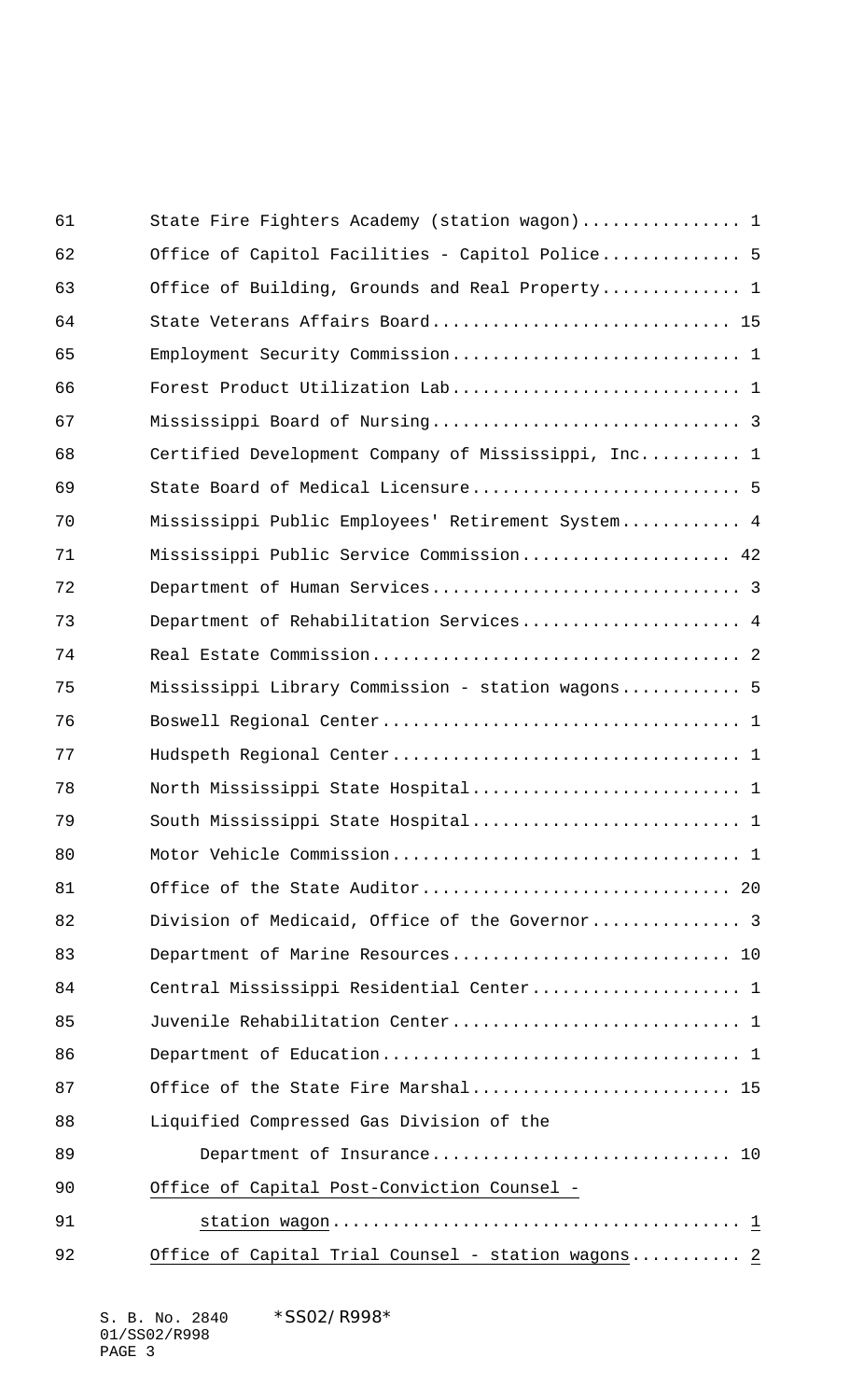Except as provided in Sections 25-1-77 through 25-1-93, no state department, institution or agency shall purchase, operate or maintain any passenger vehicle out of any funds available for the use of such department, institution or agency, unless same has been or may be donated.

 For purposes of this section, "passenger vehicle" shall be defined as a vehicle which is designed to transport four (4) or more persons and/or provides adequate seating for at least four (4) persons. The terms "luxury vehicle," "full-size vehicle," "utility vehicle" and "carryall vehicle" shall be as defined by the industry.

 Nothing in Sections 25-1-77 through 25-1-93 shall be construed to prohibit agencies, departments and institutions from purchasing and operating passenger vehicles when used exclusively to transport patients, prisoners, students, faculty or staff of state institutions, blind and sighted employees essential to operate blind training programs or material, products and client-trainees in the sheltered workshop program, or bookmobiles. The superintendents of the Columbia Training School and Oakley Training School and the Commissioner of Corrections, or staff members designated by them, may use such passenger vehicles for other official functions and operations of those institutions at their discretion. Passenger vehicles or similar vehicles used for any other purposes shall be considered as automobiles and subject to the restrictions set forth in the aforesaid sections.

 In addition to the motor vehicles authorized to be owned and operated by the Mississippi Department of Public Safety, said department is also authorized to receive, own and operate special purpose motor vehicles to be used solely in investigations.

S. B. No. 2840 \* SS02/R998\* 01/SS02/R998 Of the motor vehicles authorized to be owned and operated by the Mississippi Highway Safety Patrol, no more than twenty-one (21) vehicles may be kept for use by administrative personnel of the patrol whose principal duties are performed at the Highway

```
PAGE 4
```